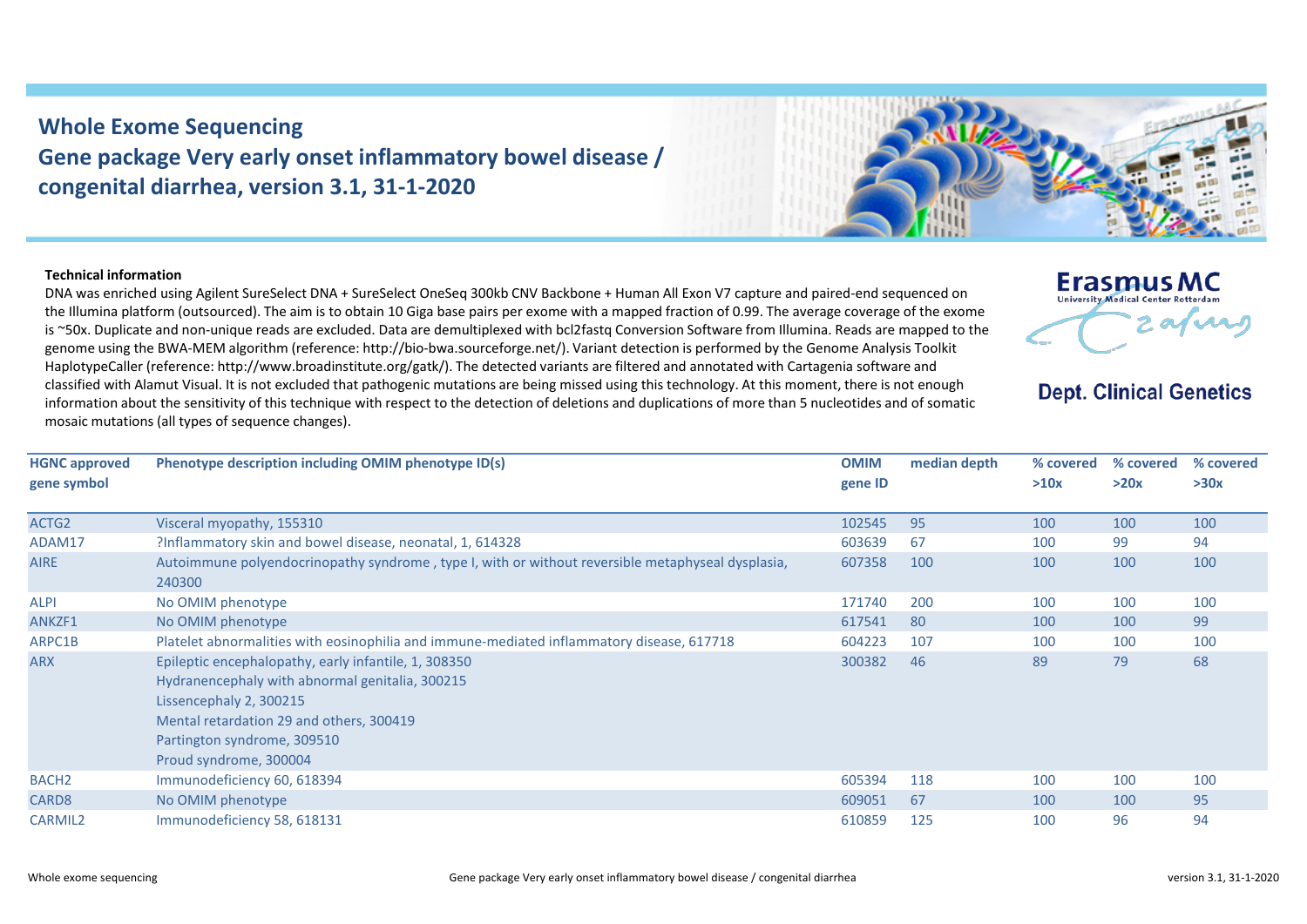| <b>HGNC approved</b> | Phenotype description including OMIM phenotype ID(s)                                       | <b>OMIM</b> | median depth     | % covered | % covered | % covered |
|----------------------|--------------------------------------------------------------------------------------------|-------------|------------------|-----------|-----------|-----------|
| gene symbol          |                                                                                            | gene ID     |                  | >10x      | >20x      | >30x      |
| <b>CD19</b>          | Immunodeficiency, common variable, 3, 613493                                               | 107265      | 107              | 100       | 100       | 99        |
| <b>CD40</b>          |                                                                                            | 109535      | 104              | 100       | 100       | 100       |
|                      | Immunodeficiency with hyper-IgM, type 3, 606843                                            |             |                  |           |           |           |
| CD40LG               | Immunodeficiency, with hyper-IgM, 308230                                                   | 300386      | 67               | 100       | 100       | 97        |
| <b>CD55</b>          | [Blood group Cromer], 613793                                                               | 125240      | 55               | 91        | 85        | 79        |
|                      | Complement hyperactivation, angiopathic thrombosis, and protein-losing enteropathy, 226300 |             |                  |           |           |           |
| <b>CLMP</b>          | Congenital short bowel syndrome, 615237                                                    | 611693      | 73               | 100       | 100       | 100       |
| COG <sub>6</sub>     | Congenital disorder of glycosylation, type III, 614576<br>Shaheen syndrome, 615328         | 606977      | 65               | 100       | 99        | 90        |
| CR <sub>2</sub>      | Immunodeficiency, common variable, 7, 614699                                               | 120650      | 63               | 100       | 100       | 97        |
|                      | {Systemic lupus erythematosus, susceptibility to, 9}, 610927                               |             |                  |           |           |           |
| CTLA4                | Autoimmune lymphoproliferative syndrome, type V, 616100                                    | 123890      | 90               | 100       | 100       | 100       |
|                      | {Celiac disease, susceptibility to, 3}, 609755                                             |             |                  |           |           |           |
|                      | {Diabetes mellitus, insulin-dependent, 12}, 601388                                         |             |                  |           |           |           |
|                      | {Hashimoto thyroiditis}, 140300                                                            |             |                  |           |           |           |
|                      | {Systemic lupus erythematosus, susceptibility to}, 152700                                  |             |                  |           |           |           |
| <b>CYBA</b>          | Chronic granulomatous disease, autosomal, due to deficiency of CYBA, 233690                | 608508      | 106              | 94        | 81        | 66        |
| <b>CYBB</b>          | Chronic granulomatous disease, 306400                                                      | 300481      | 49               | 100       | 98        | 91        |
|                      | Immunodeficiency 34, mycobacteriosis, 300645                                               |             |                  |           |           |           |
| CYBC1                | No OMIM phenotype                                                                          | No id       | No coverage data |           |           |           |
| DGAT1                | ?Diarrhea 7, protein-losing enteropathy type, 615863                                       | 604900      | 116              | 96        | 91        | 85        |
| DOCK <sub>2</sub>    | Immunodeficiency 40, 616433                                                                | 603122      | 82               | 100       | 100       | 97        |
| DOCK8                | Hyper-IgE recurrent infection syndrome, 243700                                             | 611432      | 74               | 100       | 99        | 94        |
| DUOX2                | Thyroid dyshormonogenesis 6, 607200                                                        | 606759      | 113              | 98        | 97        | 96        |
| <b>EGFR</b>          | Adenocarcinoma of lung, response to tyrosine kinase inhibitor in, 211980                   | 131550      | 87               | 100       | 100       | 98        |
|                      | ?Inflammatory skin and bowel disease, neonatal, 2, 616069                                  |             |                  |           |           |           |
|                      | Nonsmall cell lung cancer, response to tyrosine kinase inhibitor in, 211980                |             |                  |           |           |           |
|                      | {Nonsmall cell lung cancer, susceptibility to}, 211980                                     |             |                  |           |           |           |
| <b>EPCAM</b>         | Colorectal cancer, hereditary nonpolyposis, type 8, 613244                                 | 185535      | 58               | 100       | 100       | 93        |
|                      | Diarrhea 5, with tufting enteropathy, congenital, 613217                                   |             |                  |           |           |           |
| FOXP3                | Immunodysregulation, polyendocrinopathy, and enteropathy, 304790                           | 300292      | 69               | 100       | 99        | 88        |
| GUCY2C               | Diarrhea 6, 614616                                                                         | 601330      | 80               | 100       | 100       | 97        |
|                      | Meconium ileus, 614665                                                                     |             |                  |           |           |           |
| HPS1                 | Hermansky-Pudlak syndrome 1, 203300                                                        | 604982      | 103              | 100       | 100       | 97        |
| HPS4                 | Hermansky-Pudlak syndrome 4, 614073                                                        | 606682      | 103              | 100       | 100       | 98        |
| HPS6                 | Hermansky-Pudlak syndrome 6, 614075                                                        | 607522      | 130              | 100       | 100       | 93        |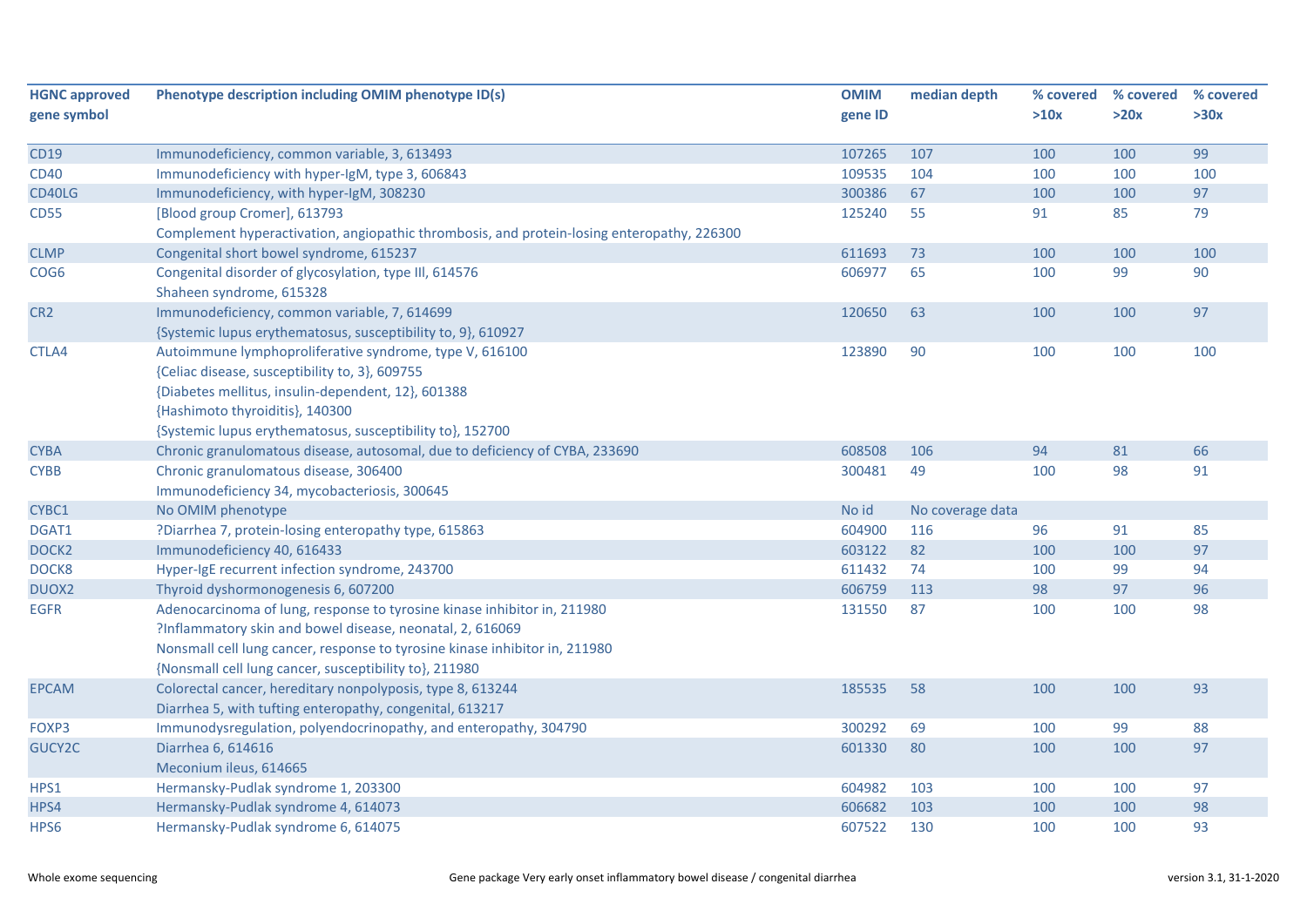| <b>HGNC approved</b> | Phenotype description including OMIM phenotype ID(s)                       | <b>OMIM</b> | median depth | % covered | % covered | % covered |
|----------------------|----------------------------------------------------------------------------|-------------|--------------|-----------|-----------|-----------|
| gene symbol          |                                                                            | gene ID     |              | >10x      | >20x      | >30x      |
|                      |                                                                            |             |              |           |           |           |
| <b>ICOS</b>          | Immunodeficiency, common variable, 1, 607594                               | 604558      | 57           | 100       | 100       | 95        |
| <b>IKBKG</b>         | Ectodermal dysplasia and immunodeficiency 1, 300291                        | 300248      | 24           | 38        | 33        | 31        |
|                      | Ectodermal, dysplasia, anhidrotic, lymphedema and immunodeficiency, 300301 |             |              |           |           |           |
|                      | Immunodeficiency 33, 300636                                                |             |              |           |           |           |
|                      | Immunodeficiency, isolated, 300584                                         |             |              |           |           |           |
|                      | Incontinentia pigmenti, 308300                                             |             |              |           |           |           |
|                      | Invasive pneumococcal disease, recurrent isolated, 2, 300640               |             |              |           |           |           |
| <b>IL10</b>          | {Graft-versus-host disease, protection against}, 614395                    | 124092      | 120          | 100       | 100       | 99        |
|                      | {HIV-1, susceptibility to}, 609423                                         |             |              |           |           |           |
|                      | {Rheumatoid arthritis, progression of}, 180300                             |             |              |           |           |           |
| IL10RA               | Inflammatory bowel disease 28, early onset, 613148                         | 146933      | 125          | 100       | 100       | 99        |
| IL10RB               | {Hepatitis B virus, susceptibility to}, 610424                             | 123889      | 69           | 100       | 100       | 97        |
|                      | Inflammatory bowel disease 25, early onset, 612567                         |             |              |           |           |           |
| IL21                 | ?Immunodeficiency, common variable, 11, 615767                             | 605384      | 69           | 100       | 99        | 89        |
| <b>IL21R</b>         | [IgE, elevated level of], 147050                                           | 605383      | 113          | 100       | 100       | 100       |
|                      | Immunodeficiency 56, 615207                                                |             |              |           |           |           |
| IL2RA                | {Diabetes, mellitus, insulin-dependent, susceptibility to, 10}, 601942     | 147730      | 96           | 100       | 100       | 100       |
|                      | Immunodeficiency 41 with lymphoproliferation and autoimmunity, 606367      |             |              |           |           |           |
| IL2RB                | Immunodeficiency 63 with lymphoproliferation and autoimmunity, 618495      | 146710      | 84           | 100       | 100       | 99        |
| <b>ITCH</b>          | Autoimmune disease, multisystem, with facial dysmorphism, 613385           | 606409      | 61           | 96        | 95        | 90        |
| <b>ITGB2</b>         | Leukocyte adhesion deficiency, 116920                                      | 600065      | 140          | 100       | 100       | 100       |
| <b>LCT</b>           | Lactase deficiency, congenital, 223000                                     | 603202      | 114          | 100       | 100       | 100       |
| <b>LRBA</b>          | Immunodeficiency, common variable, 8, with autoimmunity, 614700            | 606453      | 65           | 100       | 99        | 94        |
| MALT1                | Immunodeficiency 12, 615468                                                | 604860      | 68           | 97        | 93        | 89        |
| <b>MEFV</b>          | Familial Mediterranean fever, AD, 134610                                   | 608107      | 105          | 100       | 100       | 100       |
|                      | Familial Mediterranean fever, AR, 249100                                   |             |              |           |           |           |
| <b>MPI</b>           | Congenital disorder of glycosylation, type Ib, 602579                      | 154550      | 154          | 100       | 100       | 99        |
| <b>MVK</b>           | Hyper-IgD syndrome, 260920                                                 | 251170      | 100          | 100       | 100       | 100       |
|                      | Mevalonic aciduria, 610377                                                 |             |              |           |           |           |
|                      | Porokeratosis 3, multiple types, 175900                                    |             |              |           |           |           |
| MYO5B                | Microvillus inclusion disease, 251850                                      | 606540      | 103          | 100       | 100       | 98        |
| NCF1                 | Chronic granulomatous disease due to deficiency of NCF-1, 233700           | 608512      | 108          | 68        | 65        | 61        |
| NCF <sub>2</sub>     | Chronic granulomatous disease due to deficiency of NCF-2, 233710           | 608515      | 94           | 100       | 100       | 98        |
| NCF4                 | ?Granulomatous disease, chronic, cytochrome b-positive, type III, 613960   | 601488      | 121          | 100       | 100       | 100       |
| NEUROG3              | Diarrhea 4, malabsorptive, congenital, 610370                              | 604882      | 161          | 100       | 100       | 100       |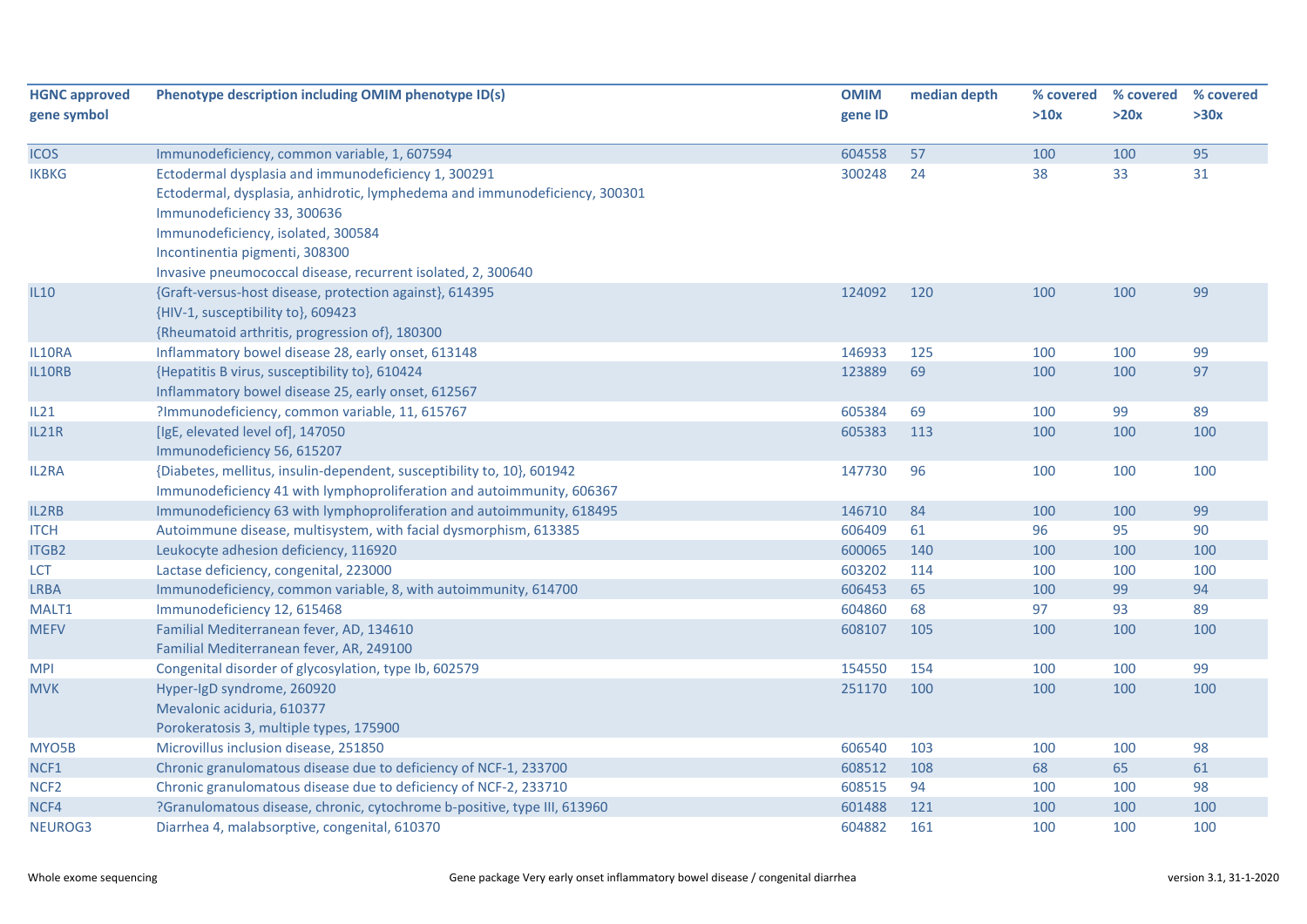| <b>HGNC approved</b>             | Phenotype description including OMIM phenotype ID(s)                             | <b>OMIM</b> | median depth | % covered | % covered | % covered |
|----------------------------------|----------------------------------------------------------------------------------|-------------|--------------|-----------|-----------|-----------|
| gene symbol                      |                                                                                  | gene ID     |              | >10x      | >20x      | >30x      |
| <b>NFKBIA</b>                    | Ectodermal dysplasia and immunodeficiency 2, 612132                              | 164008      | 131          | 100       | 100       | 100       |
| NLRC4                            | Autoinflammation with infantile enterocolitis, 616050                            | 606831      | 83           | 100       | 100       | 97        |
|                                  | ?Familial cold autoinflammatory syndrome 4, 616115                               |             |              |           |           |           |
| NOD <sub>2</sub>                 | Blau syndrome, 186580                                                            | 605956      | 113          | 100       | 100       | 99        |
|                                  | {Inflammatory bowel disease 1, Crohn disease}, 266600                            |             |              |           |           |           |
|                                  | {Psoriatic arthritis, susceptibility to}, 607507                                 |             |              |           |           |           |
|                                  | {Yao syndrome}, 617321                                                           |             |              |           |           |           |
| <b>OTULIN</b>                    | Autoinflammation, panniculitis, and dermatosis syndrome, 617099                  | 615712      | 70           | 97        | 91        | 82        |
| PCSK1                            | Obesity with impaired prohormone processing, 600955                              | 162150      | 68           | 100       | 100       | 97        |
|                                  | {Obesity, susceptibility to, BMIQ12}, 612362                                     |             |              |           |           |           |
| PLCG <sub>2</sub>                | Autoinflammation, antibody deficiency, and immune dysregulation syndrome, 614878 | 600220      | 107          | 100       | 100       | 99        |
|                                  | Familial cold autoinflammatory syndrome 3, 614468                                |             |              |           |           |           |
| <b>PLVAP</b>                     | Diarrhea 10, protein-losing enteropathy type, 618183                             | 607647      | 142          | 100       | 100       | 100       |
| <b>PNLIP</b>                     | ?Pancreatic lipase deficiency, 614338                                            | 246600      | 60           | 100       | 100       | 95        |
| POLA1                            | Pigmentary disorder, reticulate, with systemic manifestations, 301220            | 312040      | 44           | 99        | 92        | 77        |
|                                  | Van Esch-O'Driscoll syndrome, 301030                                             |             |              |           |           |           |
| RAC <sub>2</sub>                 | Neutrophil immunodeficiency syndrome, 608203                                     | 602049      | 99           | 100       | 100       | 100       |
| RFX6                             | Mitchell-Riley syndrome, 615710                                                  | 612659      | 91           | 100       | 99        | 95        |
| RIPK1                            | Immunodeficiency 57, 618108                                                      | 603453      | 54           | 100       | 97        | 91        |
| SAR1B                            | Chylomicron retention disease, 246700                                            | 607690      | 79           | 100       | 100       | 97        |
| SH <sub>2</sub> D <sub>1</sub> A | Lymphoproliferative syndrome, 1, 308240                                          | 300490      | 56           | 100       | 98        | 83        |
| SI                               | Sucrase-isomaltase deficiency, congenital, 222900                                | 609845      | 60           | 100       | 99        | 92        |
| SKIV2L                           | Trichohepatoenteric syndrome 2, 614602                                           | 600478      | 124          | 100       | 100       | 100       |
| <b>SLC10A2</b>                   | Bile acid malabsorption, primary, 613291                                         | 601295      | 78           | 100       | 100       | 96        |
| <b>SLC26A3</b>                   | Diarrhea 1, secretory chloride, congenital, 214700                               | 126650      | 72           | 100       | 100       | 95        |
| SLC <sub>2</sub> A <sub>2</sub>  | {Diabetes mellitus, noninsulin-dependent}, 125853                                | 138160      | 63           | 100       | 100       | 96        |
|                                  | Fanconi-Bickel syndrome, 227810                                                  |             |              |           |           |           |
| <b>SLC37A4</b>                   | Glycogen storage disease Ib, 232220                                              | 602671      | 96           | 100       | 100       | 95        |
|                                  | Glycogen storage disease Ic, 232240                                              |             |              |           |           |           |
| <b>SLC39A4</b>                   | Acrodermatitis enteropathica, 201100                                             | 607059      | 125          | 100       | 100       | 100       |
| SLC5A1                           | Glucose/galactose malabsorption, 606824                                          | 182380      | 104          | 100       | 100       | 96        |
| SLC7A7                           | Lysinuric protein intolerance, 222700                                            | 603593      | 79           | 100       | 100       | 97        |
| SLC9A3                           | Diarrhea 8, secretory sodium, congenital, 616868                                 | 182307      | 133          | 100       | 100       | 98        |
| SPINT2                           | Diarrhea 3, secretory sodium, congenital, syndromic, 270420                      | 605124      | 94           | 100       | 100       | 100       |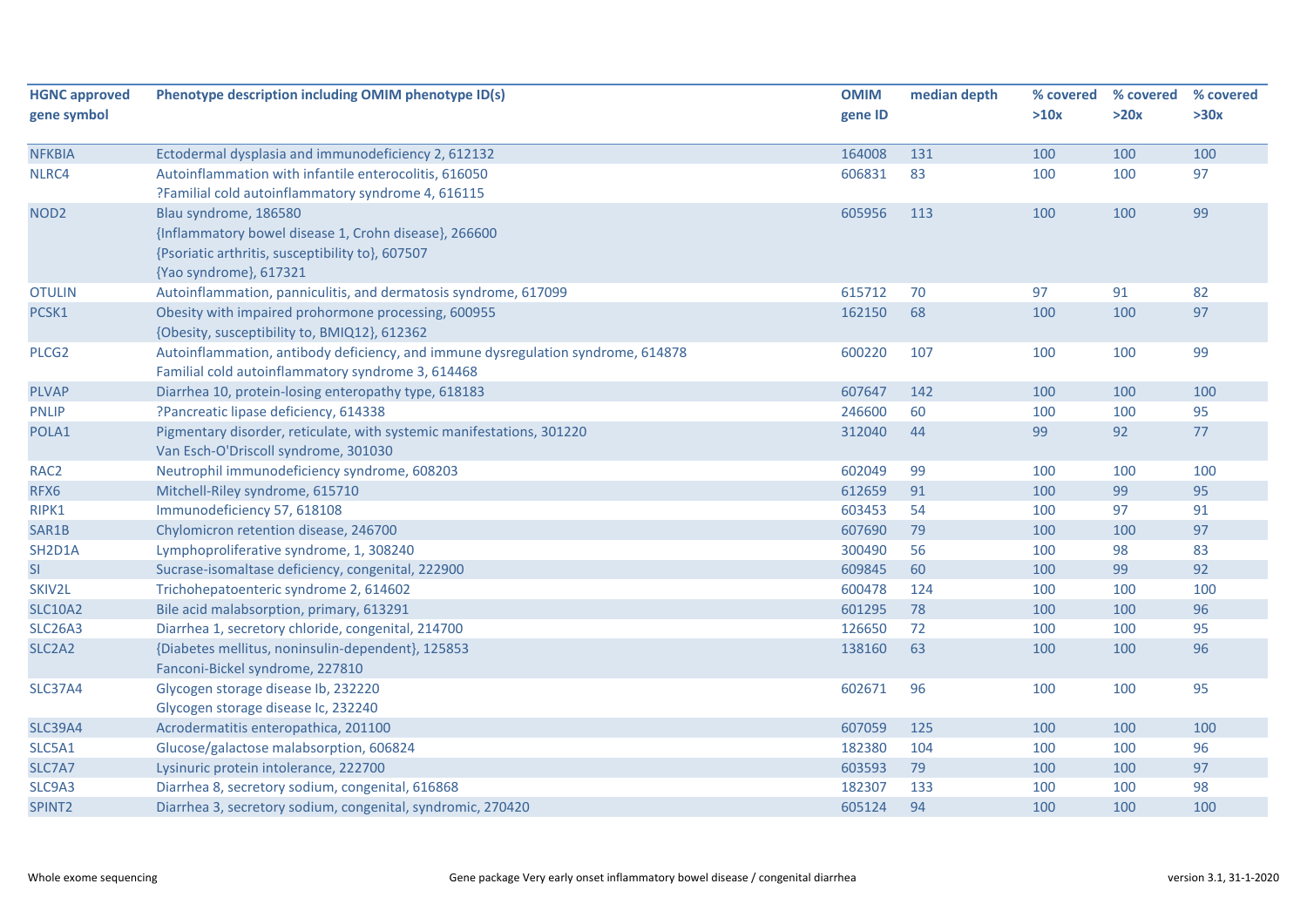| <b>HGNC approved</b> | Phenotype description including OMIM phenotype ID(s)                                                                                                                  |         | median depth | % covered | % covered | % covered |
|----------------------|-----------------------------------------------------------------------------------------------------------------------------------------------------------------------|---------|--------------|-----------|-----------|-----------|
| gene symbol          |                                                                                                                                                                       | gene ID |              | >10x      | >20x      | >30x      |
| STAT1                | Immunodeficiency 31A, mycobacteriosis, 614892<br>Immunodeficiency 31B, mycobacterial and viral infections, 613796<br>Immunodeficiency 31C, 614162                     | 600555  | 64           | 100       | 99        | 94        |
| STAT3                | Autoimmune disease, multisystem, infantile-onset, 1, 615952<br>Hyper-IgE recurrent infection syndrome, 147060                                                         | 102582  | 90           | 100       | 100       | 99        |
| STAT5B               | Growth hormone insensitivity with immunodeficiency, 245590<br>Leukemia, acute promyelocytic, somatic, 102578                                                          | 604260  | 107          | 100       | 100       | 97        |
| STX3                 | No OMIM phenotype                                                                                                                                                     | 600876  | 75           | 100       | 100       | 96        |
| STXBP2               | Hemophagocytic lymphohistiocytosis, familial, 5, 613101                                                                                                               | 601717  | 121          | 100       | 100       | 100       |
| TCN <sub>2</sub>     | Transcobalamin II deficiency, 275350                                                                                                                                  | 613441  | 118          | 100       | 100       | 100       |
| TGFB1                | Camurati-Engelmann disease, 131300<br>{Cystic fibrosis lung disease, modifier of}, 219700<br>Inflammatory bowel disease, immunodeficiency, and encephalopathy, 618213 | 190180  | 111          | 100       | 99        | 95        |
| TMPRSS15             | Enterokinase deficiency, 226200                                                                                                                                       | 606635  | 68           | 100       | 98        | 91        |
| <b>TNFAIP3</b>       | Autoinflammatory syndrome, familial, Behcet-like, 616744                                                                                                              | 191163  | 106          | 100       | 99        | 96        |
| TNFRSF13B            | Immunodeficiency, common variable, 2, 240500<br>Immunoglobulin A deficiency 2, 609529                                                                                 | 604907  | 106          | 100       | 100       | 100       |
| TNFRSF13C            | Immunodeficiency, common variable, 4, 613494                                                                                                                          | 606269  | 78           | 100       | 91        | 73        |
| TOM1                 | No OMIM phenotype                                                                                                                                                     | 604700  | 115          | 100       | 100       | 100       |
| TRIM22               | No OMIM phenotype                                                                                                                                                     | 606559  | 86           | 100       | 100       | 98        |
| TTC37                | Trichohepatoenteric syndrome 1, 222470                                                                                                                                | 614589  | 58           | 100       | 99        | 93        |
| TTC7A                | Gastrointestinal defects and immunodeficiency syndrome, 243150                                                                                                        | 609332  | 110          | 100       | 100       | 99        |
| <b>TYMP</b>          | Mitochondrial DNA depletion syndrome 1 (MNGIE type), 603041                                                                                                           | 131222  | 102          | 100       | 100       | 100       |
| <b>WAS</b>           | Neutropenia, severe congenital, 300299<br>Thrombocytopenia, 313900<br>Thrombocytopenia, intermittent, 313900<br>Wiskott-Aldrich syndrome, 301000                      | 300392  | 66           | 97        | 84        | 76        |
| WIPF1                | ?Wiskott-Aldrich syndrome 2, 614493                                                                                                                                   | 602357  | 73           | 100       | 100       | 96        |
| WNT2B                | Diarrhea 9, 618168                                                                                                                                                    | 601968  | 86           | 100       | 95        | 86        |
| <b>XIAP</b>          | Lymphoproliferative syndrome, 2, 300635                                                                                                                               | 300079  | 47           | 100       | 95        | 80        |
| ZAP70                | Autoimmune disease, multisystem, infantile-onset, 2, 617006<br>Immunodeficiency 48, 269840                                                                            | 176947  | 151          | 100       | 100       | 100       |

- Gene symbols according HGCN

- OMIM release used: 8-9-2019

- "No OMIM phenotypes" indicates a gene without a current OMIM association

OMIM H t b t b t "l " i di ti i di " i di " i di " i di " i di " di " i l b t t t t t t t t t t t t t t t t t<br>.